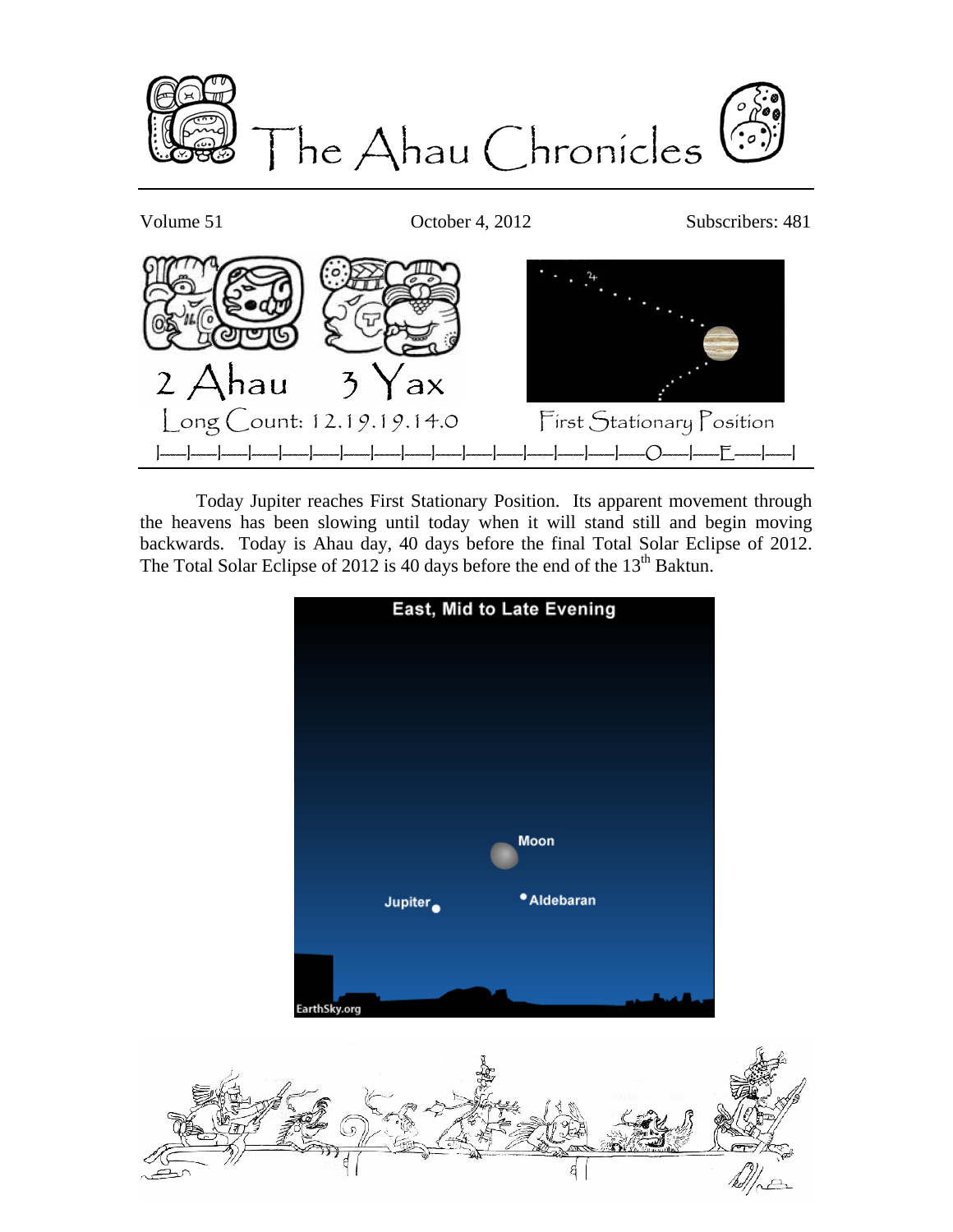In Volume 13 of this newsletter I spoke of retrograde Jupiter and how the sacred dates of Chan Bahlum were timed to Second Stationary Position. The occurrence of a stationary position of Jupiter on the sacred Ahau day is another strong piece of evidence that the whole cosmic schedule of the heavens for 2012 was known to the Mayan calendar priests. Jupiter will then reach opposition on December 3, also an Ahau day. During this period, Jupiter will shine brightly at its greatest magnitude for the entire year. The Second Stationary Position, when Jupiter goes "direct" and resumes its proper motion through the sky, is on January 29, 2013. Chan Bahlum has beautifully framed the end of the Mayan Great Cycle within the parentheses of retrograde Jupiter.



Jupiter is known as the planet of the Mayan kings, a patron of royalty. The incredible symmetry of the astronomical events of 2012 suggests that we are witness to a preprogrammed revelation, the unwinding of a mystery wrapped in an enigma. When celebrating the Second Stationary Position of Jupiter, Chan Bahlum would often time his rituals for a few days after the event had occurred, perhaps so that direct motion could be observed. February 1 is also an Ahau day. Displaying a like-in-kind structure to ritual dates recorded in the Palenque hieroglyphs, the ending of the  $13<sup>th</sup>$  Baktun is the ultimate crowning example of cosmic harmony. The overwhelming evidence suggests intentional design. I am calling the transition to the next World Age: "The Dance of the Lords."

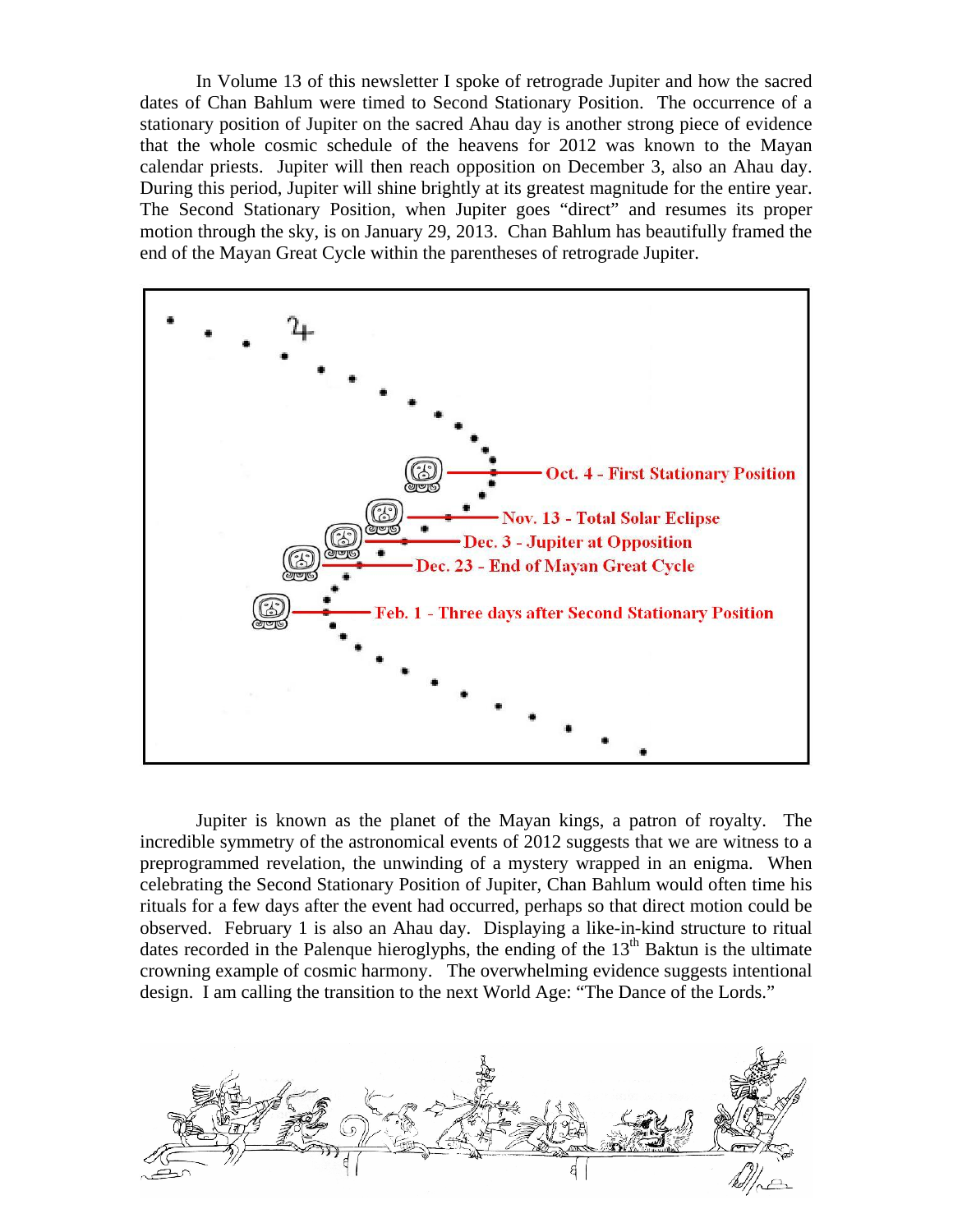

The period between the November  $13<sup>th</sup>$  Total Solar Eclipse and the end of the Great Cycle is on the final page of the Dresden Codex as the "Time of the Jaguar Sun." What should we expect from the Jaguar Sun God monument on Robinson Crusoe Island?

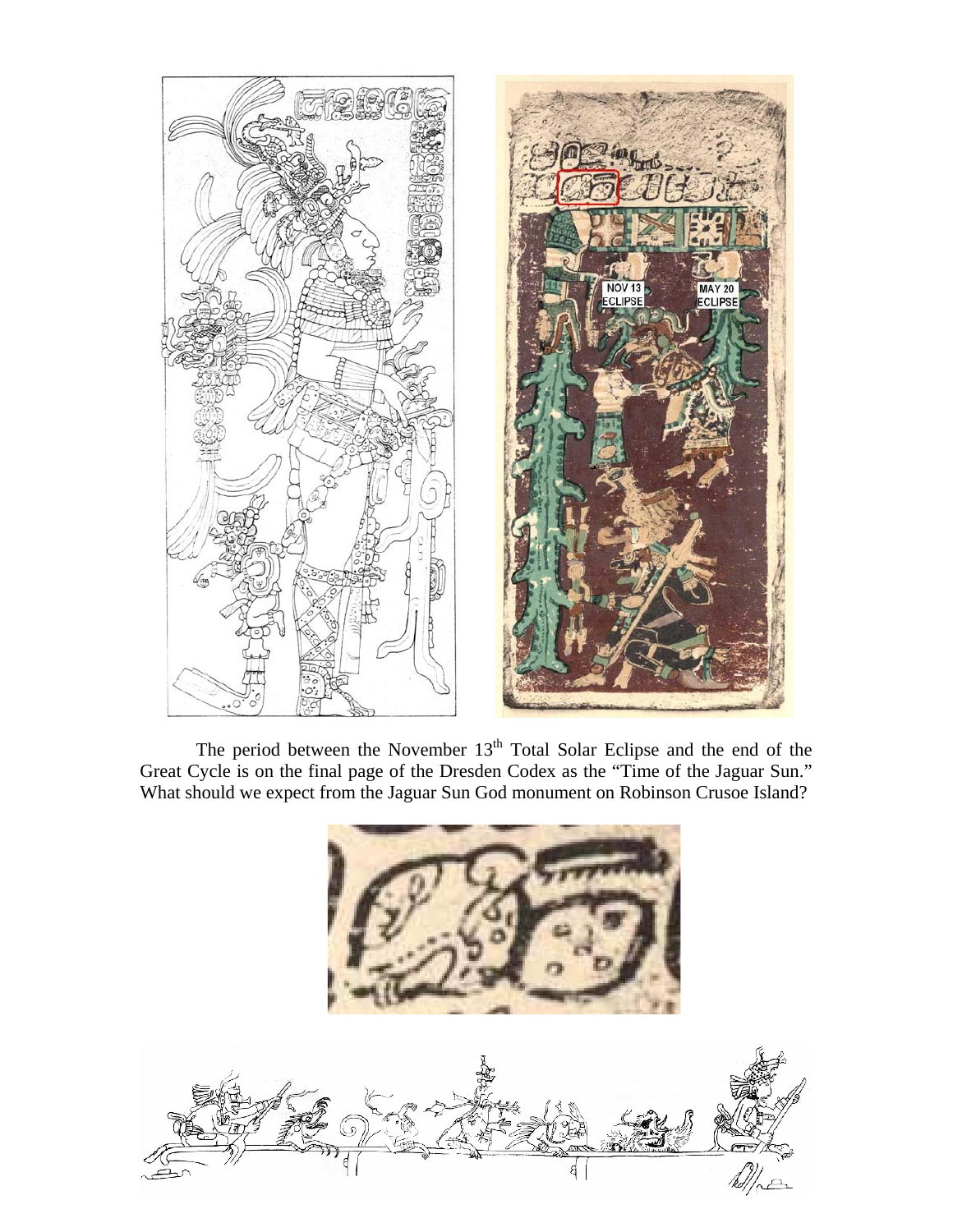## Isla<br>Mágica

## 09 al 13 de Noviembre **Isla Robinson Crusoe CHILE**

El 13 de Noviembre del 2012 será el último eclipse parcial de sol antes del fin del calendario Maya y podrá ser visto en Chile sólo desde Isla Robinson Crusoe. Si a esto le sumamos el conservar un posible monumento del dios Chan Balum y que el evento<br>astronómico calce con las predicciones realizadas hace más de 5.000 años por esta civi-<br>lización nos resulta una aventura inolvidable en esta fa

¡Ven a ser parte de éste mágico momento en Juan Fernández<br>y comienza con nosotros esta nueva Era !

Más información en cultura@comunajuanfernandez.cl<br>www.islamagica.tumblr.com



Patrocina